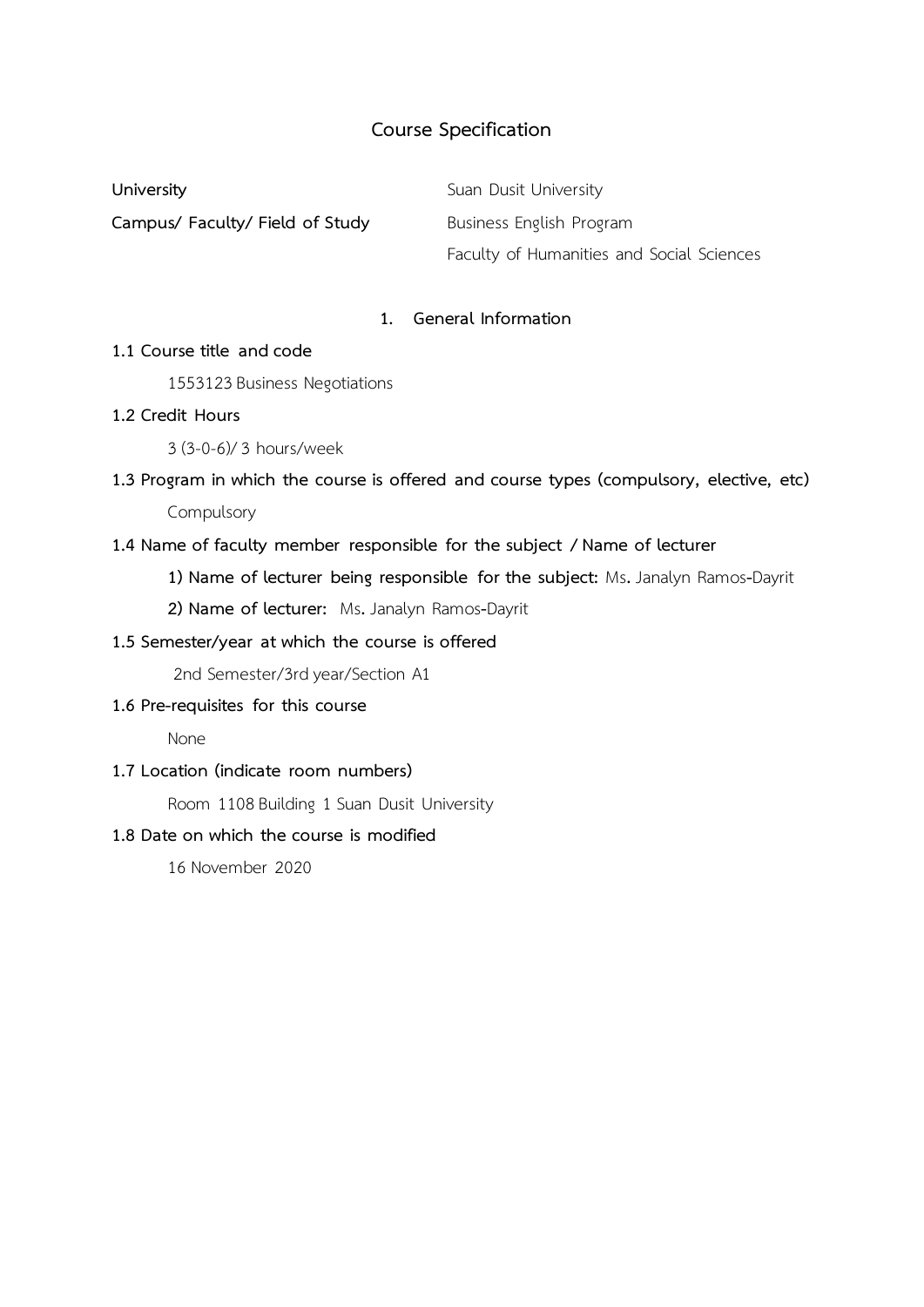### **2. Aim and Purpose**

### **2.1 Subject aims**

Upon completion of this course, students should be able to achieve the following objectives**:**

1**.** Practice honesty in accomplishing assignments and develop a lasting academic and professional ethics

2**.** Enhance knowledge about useful negotiation skills, strategies and approaches, as well as gaining a broad understanding of important concepts used in business negotiations

3**.** Improve and acquire negotiations skills leading to confidence in negotiations in international business processes and dealing with obstacles and conflicts in business negotiations and resolving conflicts

4**.** Recognize and understand negotiation styles in order to understand and predict the behavior of individuals, groups and organizations in future business negotiations 5**.** Get some expert advice and coaching to enhance negotiating skills with the use of information technology and helpful links about business negotiation courses**.**

## **2.2 Purposes for developing / modifying the course**

To enhance knowledge of different negotiation skills by improving the persuasive skills, proper handling of the concerns of others, taking proactive approach to negotiation training, being ready to make mistakes and learn to practice more.

### **3. Course Management**

### **3.1 Course description:**

Vocabulary and expressions used for negotiations in an international business context; practice business negotiation processes**:** making opening statements, pitching, problem solving and drawing conclusions**.**

### **3.2 Teaching Hours per semester**

| Lecture/Practice | Additional Teaching Hours | Training/ | Self-study |
|------------------|---------------------------|-----------|------------|
| hours            |                           | Fieldwork |            |
| 45               | 45                        |           | 90         |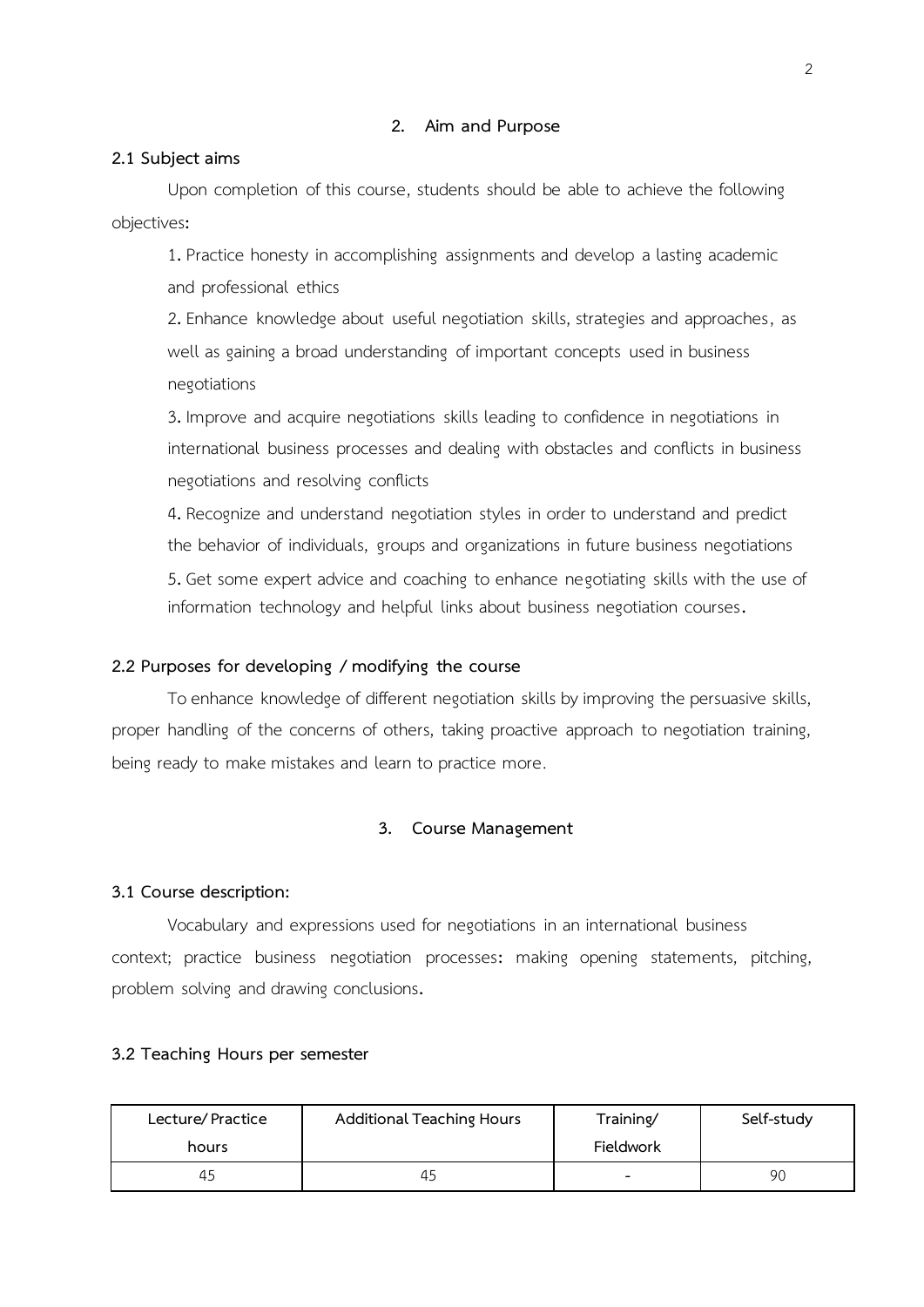# **3.3 Academic advising given to individual students** (**hours per week)**

Students can contact the teacher online through chat on social network application or through phone calls from 8am until 5pm.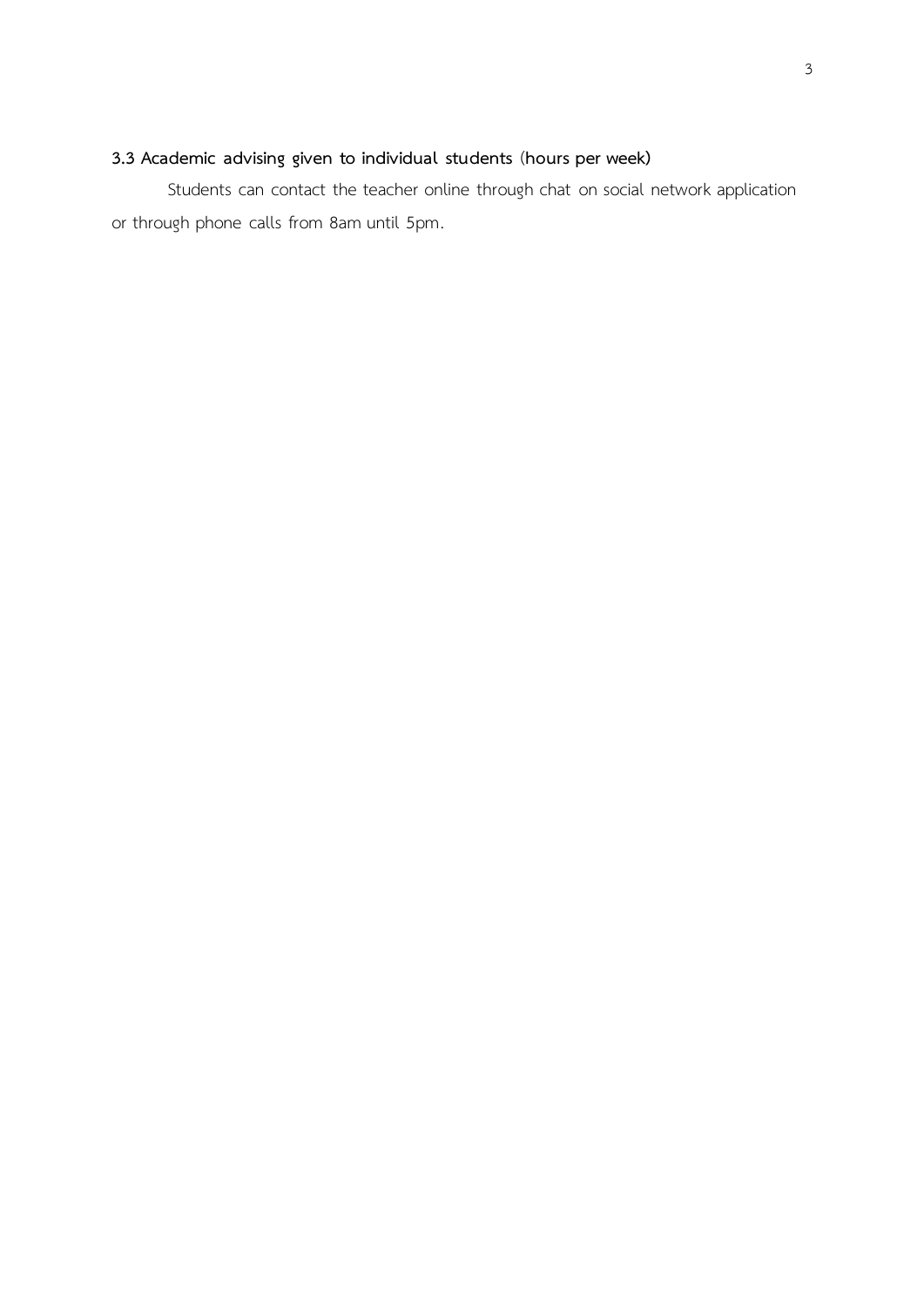# **4. Development of Student Learning Outcomes**

# **Teaching Strategies and Assessment**

| Learning Outcomes Being<br>Developed      | <b>Teaching Strategies</b>                           | Methods of Assessment                          | Assessment<br>Week | Proportion<br>of<br>Assessment |
|-------------------------------------------|------------------------------------------------------|------------------------------------------------|--------------------|--------------------------------|
| 1. Develop self-discipline, punctuality   | 1. Take on time attendance, check assignments        | 1. On time attendance in every class           | $1 - 15$           | 10%                            |
| and responsibilities                      | and give weekly tests                                | 2. Regular grading of assignments and tests    |                    |                                |
| 2. Show honesty in the assigned tasks     | 2. Check assignments and grade weekly tests          | 3. Rubric for guidelines for behavior          |                    |                                |
| 3. Conform to rules and regulations       | thoroughly                                           | 4. Lecture on rules and regulations and one    |                    |                                |
| 4. Have academic and professional         |                                                      | to one chat with students if necessary         |                    |                                |
| ethics                                    | 3. Set guidelines for proper behavior and assign     |                                                |                    |                                |
|                                           | points accordingly                                   |                                                |                    |                                |
|                                           | 4. Explain rules and regulations clearly and ask for |                                                |                    |                                |
|                                           | justifying inappropriate behavior or action          |                                                |                    |                                |
| 1. Have an understanding of an            | 1. Discussions, videos, pair and group work          | 1. Class activities, exercises and interviews  | Week 2, 6, 8, 10,  | 50%                            |
| acquired skill of English in listening,   | 2. Lectures, discussions, pair and group work        | 2. Weekly individual and group tests and       | 12, 14 and 16      |                                |
| speaking, reading and writing             | 3. Lectures and videos                               | activities                                     |                    |                                |
| 2. Have knowledge in the field of         | 4. Lectures, videos and power point presentations    | 3. Class tests and interviews                  |                    |                                |
| Business English covering vocabulary,     |                                                      | 4. Exercises and discussions                   |                    |                                |
| grammar and expressions;                  |                                                      |                                                |                    |                                |
| 3. Have basic knowledge of business;      |                                                      |                                                |                    |                                |
| 4. Have integrated knowledge in other     |                                                      |                                                |                    |                                |
| related disciplines                       |                                                      |                                                |                    |                                |
| 1. Have the ability to search for and     | 1. Class discussions on finding up-to-date           | 1. Interactive talks and eliciting information | Week 14 and 16     | 20%                            |
| integrate up-to-date information and      | information                                          | 2. Pair work, group and class exercises        |                    |                                |
| new technology;                           | 2. Class activities based on situations in real life | 3. Assign exercises in pairs and groups        |                    |                                |
| 2. Think creatively and have the ability  | 3. Assign problems using real life simulations       | 4. Elicit information and answers from         |                    |                                |
| to apply knowledge appropriately;         | 4. Lectures, class discussions and exercises         | discussions and exercises                      |                    |                                |
| 3. Be able to think, analyze and solve    |                                                      |                                                |                    |                                |
| problems systematically;                  |                                                      |                                                |                    |                                |
| 4. Synthesize original body of knowledge. |                                                      |                                                |                    |                                |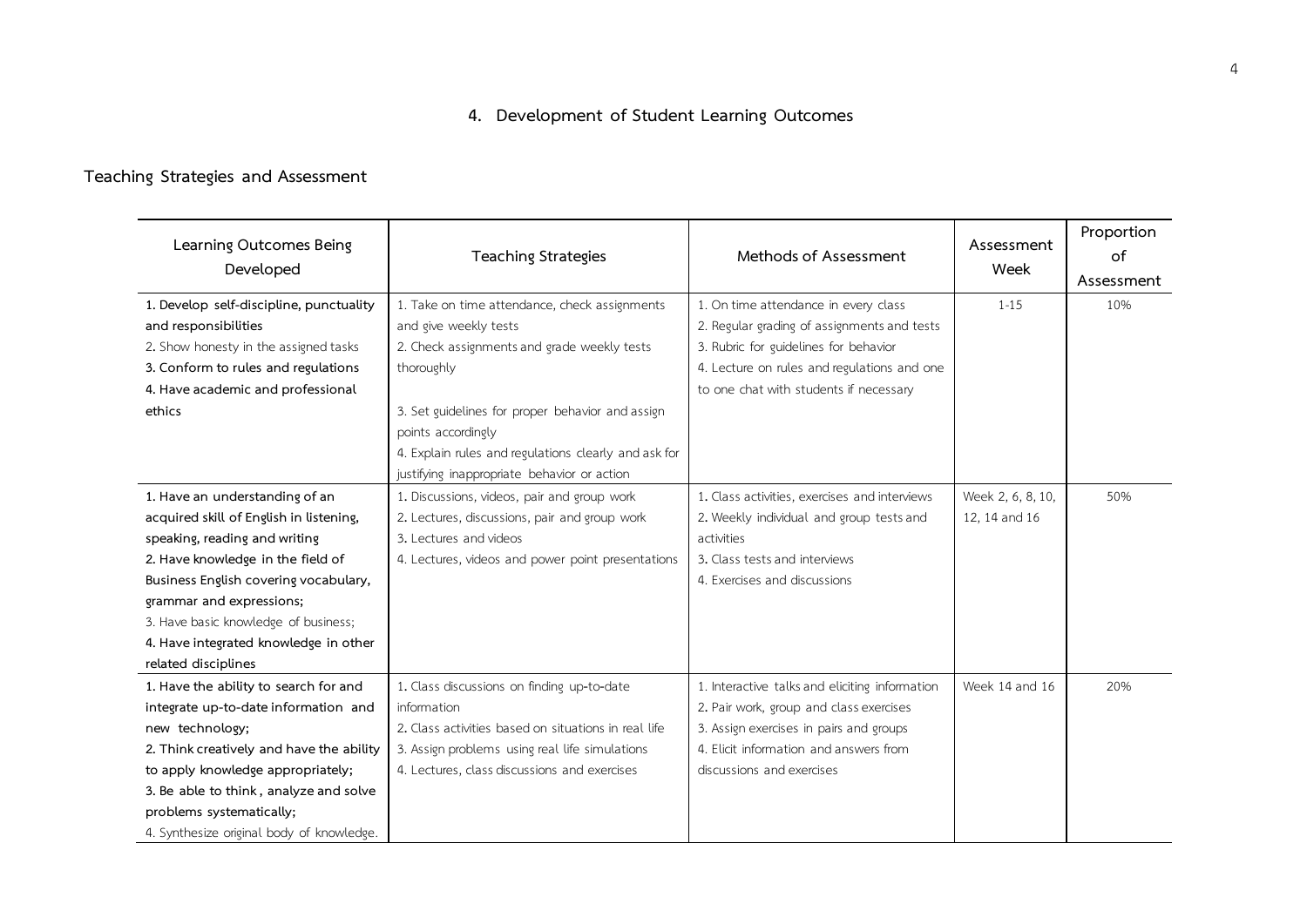| Learning Outcomes Being<br>Developed     | <b>Teaching Strategies</b>                           | Methods of Assessment                     | Assessment<br>Week | Proportion<br>of |
|------------------------------------------|------------------------------------------------------|-------------------------------------------|--------------------|------------------|
|                                          |                                                      |                                           |                    | Assessment       |
| 1. Have cooperative interpersonal        | 1. Have group and class discussions                  | 1. Provide feedback during and after      | $1 - 15$           | 10%              |
| skills and respect for the rights and    | 2. Interactive talks in class involving all students | discussions                               |                    |                  |
| opinions of others;                      | 3. Group discussions with rotating group leaders     | 2. Provide opportunity for equal          |                    |                  |
| 2. Communicate effectively               |                                                      | participation and healthy discussions     |                    |                  |
| 3. Work, and be responsible for the      |                                                      | 3. Assign points to group leaders and     |                    |                  |
| assigned work, duties and roles in the   |                                                      | individual members for responsibility and |                    |                  |
| workgroup.                               |                                                      | participation in discussions              |                    |                  |
| 1. Be able to use information technology | 1. Assign exercises involving researching            | 1. Individual and group presentations     | $1 - 15$           | 10%              |
| to search for information and present    | information on the internet                          | 2. Online exercises and assignments       |                    |                  |
| work                                     | 2. Create Facebook and email groups, and use         | 3. Monthly Individual presentations       |                    |                  |
| 2. Use information technology for        | mobile apps                                          | 4. Weekly individual and group tests      |                    |                  |
| communication                            | 3. Assign minor research work                        |                                           |                    |                  |
| 3. Calculate and analyze basic           | 4. Assign exercises for finding and presenting       |                                           |                    |                  |
| quantitative data                        | information from the internet                        |                                           |                    |                  |
| 4. Calculate and process data by using   |                                                      |                                           |                    |                  |
| computer applications                    |                                                      |                                           |                    |                  |

**5. Teaching Plan and Evaluation**

**5.1 Teaching Plan**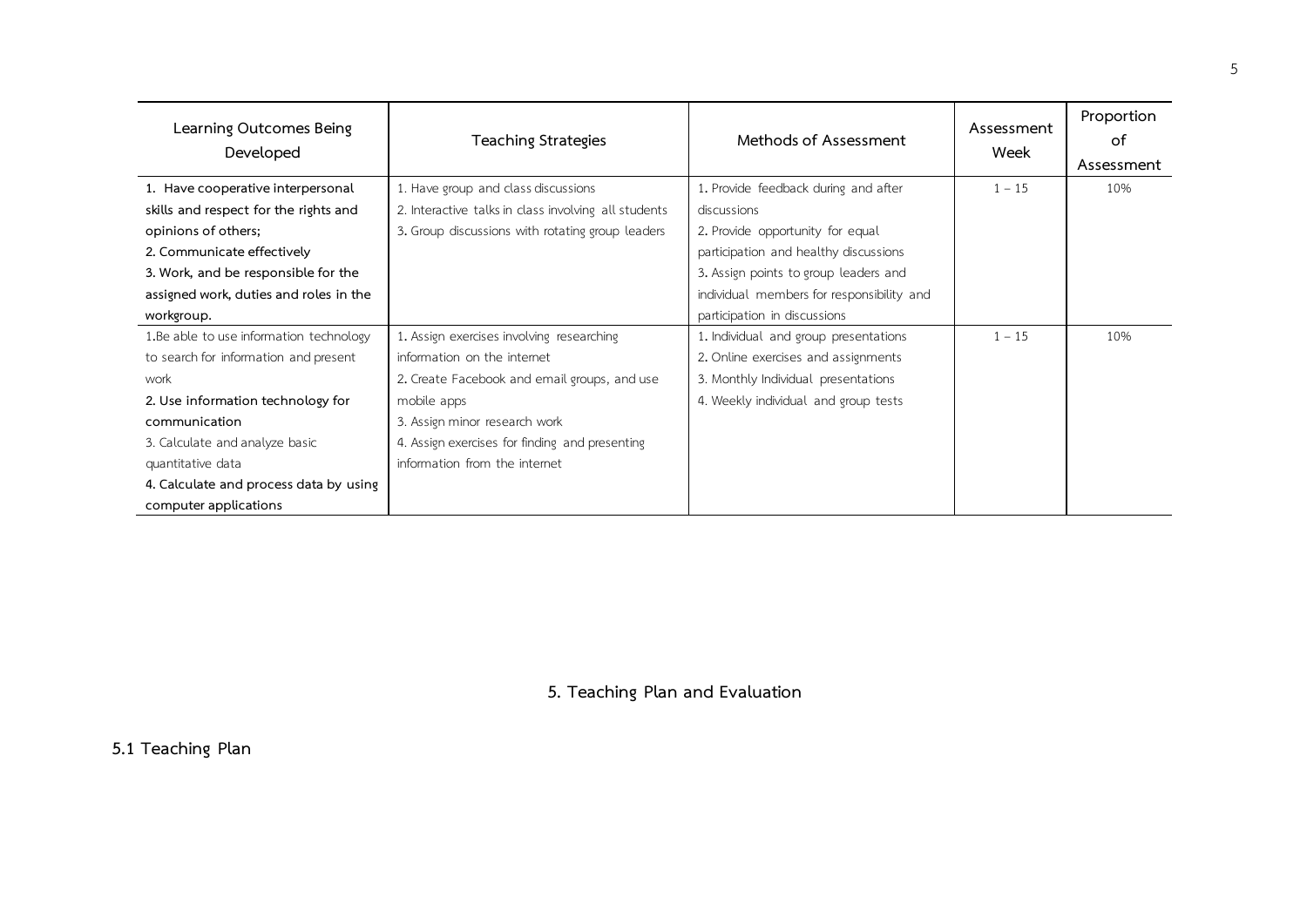| Week<br>(Hours) | Topic / Details     |    | Teaching and Learning Activities /<br><b>Activities and Tasks</b> |    | <b>Instructional Materials</b>          |       | Assessment and Evaluation<br>(Proportion) | Lecturer     |
|-----------------|---------------------|----|-------------------------------------------------------------------|----|-----------------------------------------|-------|-------------------------------------------|--------------|
| $\mathbf{1}$    | Introduction to the | 1. | Explain the course syllabus, course                               | 1. | Use the OHP, laptop, video, textbook in | 1.    | Evaluate students about                   | Jana Ramos - |
| (3 hrs)         | course learning     |    | overview and objectives                                           |    | discussing the course syllabus          |       | expectation and goals thru                | Dayrit       |
|                 | activities and      | 2. | Student and teacher self-introductions                            | 2. | Let the students participate by giving  |       | question and answer activity              |              |
|                 | evaluation          | 3. | Question and answer activity                                      |    | their views, expectations and comments  |       |                                           |              |
|                 |                     |    |                                                                   | 3. | A question and answer activity at the   |       |                                           |              |
|                 |                     |    |                                                                   |    | end of discussion                       |       |                                           |              |
| $\overline{2}$  | Introduction to     | 1. | Handouts compilation and visual aids                              | 1. | Use the OHP, laptop, video, recording   | $1$ . | Evaluate students thru book               | Jana Ramos - |
| (3 hrs)         | <b>Business</b>     | 2. | Introduction to Business Negotiations                             |    | and textbook for the discussion         |       | exercises                                 | Dayrit       |
|                 | Negotiations        |    | (The Negotiator, Team vs. Individual                              | 2. | Let the students read, analyze and give | 2.    | Evaluate students by giving               |              |
|                 |                     |    | negotiations, stages and types of                                 |    | feedback of the lesson                  |       | them assignment (5%)                      |              |
|                 |                     |    | negotiations, effective strategies and                            | 3. | Initiate in-class exercises             |       |                                           |              |
|                 |                     |    | approaches)                                                       |    |                                         |       |                                           |              |
|                 |                     | 3. | In-class exercises                                                |    |                                         |       |                                           |              |
|                 |                     | 4. | Assignment 1                                                      |    |                                         |       |                                           |              |
| 3               | Elements of         | 1. | Organize meeting through Microsoft                                | 1. | Student Handouts (Learning Materials)   | $1$ . | Evaluate students'                        | Jana Ramos - |
| (3 hrs)         | Successful          |    | Team Program 2.                                                   | 2. | Microsoft Team Program                  |       | participation thru activity (5%)          | Dayrit       |
|                 | Negotiation         | 2. | Discuss the different elements of culture                         | 3. | Power Point presentation                |       |                                           |              |
|                 | (Online Education)  | 3. | Online exercises through class                                    | 4. | Other multi-media programs              |       |                                           |              |
|                 |                     |    | participation                                                     |    |                                         |       |                                           |              |
| $\overline{4}$  | Continuation        | 1. | Handouts compilation and visual aids                              | 1. | Use the OHP, laptop, video, recording   | 1.    | Evaluate students thru                    | Jana Ramos - |
| (3 hrs)         | Elements of         | 2. | Discuss the elements of negotiation,                              |    | and textbook for the discussion         |       | situational activity                      | Dayrit       |
|                 | Successful          |    | preparation, setting goals and limits                             | 2. | Let the students participate in class   |       |                                           |              |
|                 | Negotiation         | 3. | Situational activity                                              |    | discussion                              |       |                                           |              |
|                 |                     |    |                                                                   | 3. | Encourage students to give questions    |       |                                           |              |
|                 |                     |    |                                                                   |    | and responses                           |       |                                           |              |
| 5               | Knowing the Market  | 1. | Organize meeting through Microsoft                                | 1. | Student Handouts (Learning Materials)   | 1.    | Evaluate students'                        | Jana Ramos - |
| (3 hrs)         | Place               |    | Team Program                                                      | 2. | Microsoft Team Program                  |       | participation thru group work             | Dayrit       |
|                 | (Online Education)  | 2. | Discuss how to gather information,                                | 3. | Power Point presentation                |       | activity (5%)                             |              |
|                 |                     |    | playing detective and evaluation info,                            | 4. | Other multi-media programs in group     |       |                                           |              |
|                 |                     |    | preparing from the general to specific                            |    |                                         |       |                                           |              |
|                 |                     | 3. | Online exercises through class                                    |    |                                         |       |                                           |              |
|                 |                     |    | participation                                                     |    |                                         |       |                                           |              |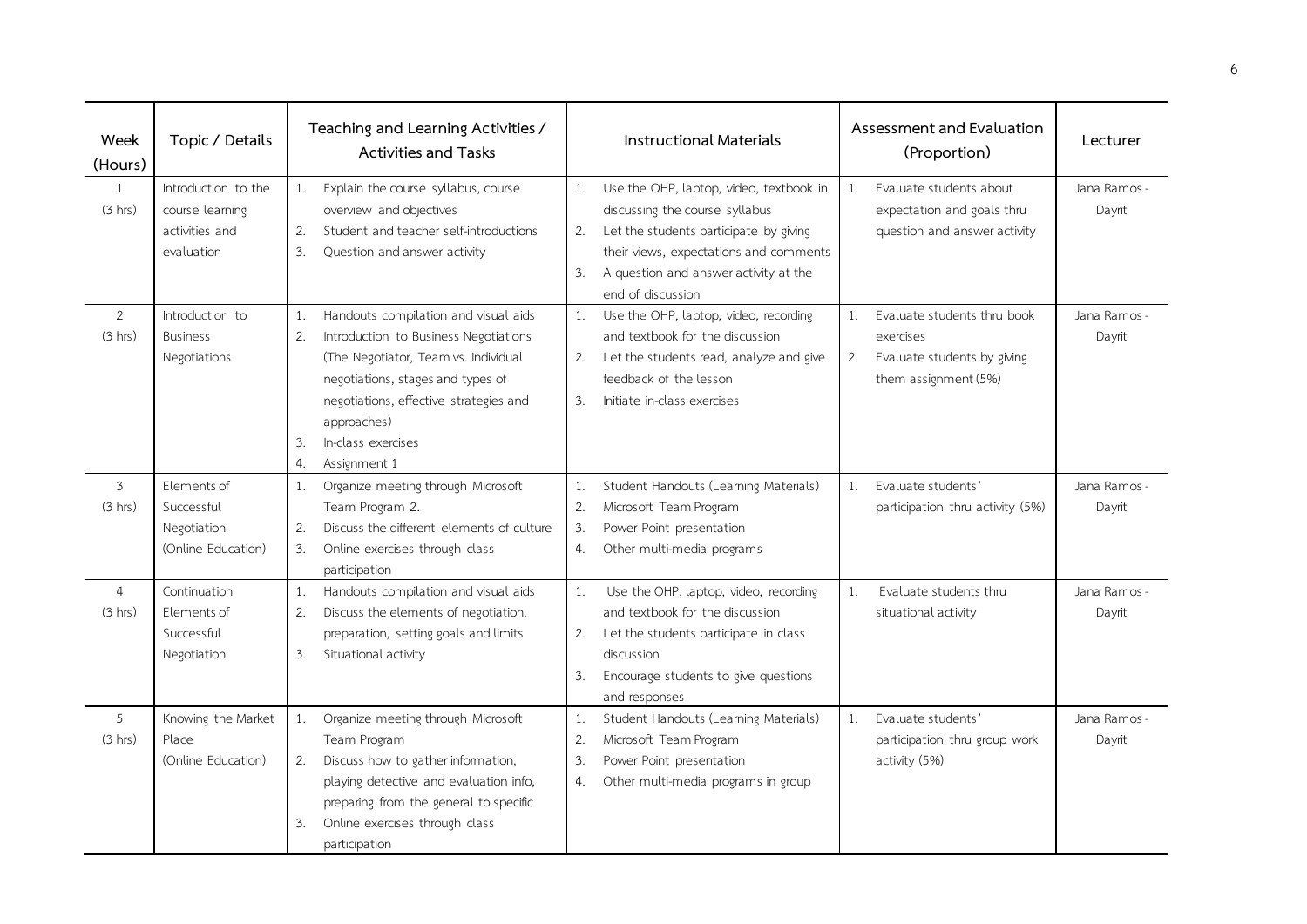| Week<br>(Hours) | Topic / Details             |    | Teaching and Learning Activities /<br><b>Activities and Tasks</b> |    | <b>Instructional Materials</b>           |    | Assessment and Evaluation<br>(Proportion) | Lecturer     |
|-----------------|-----------------------------|----|-------------------------------------------------------------------|----|------------------------------------------|----|-------------------------------------------|--------------|
| 5               | Continuation                | 1. | Handouts compilation and visual aids                              | 1. | Use the OHP, laptop, video, recording    | 1. | Evaluate students thru short              | Jana Ramos - |
| (3 hrs)         | Knowing the Market          | 2. | Discuss how to gather information,                                |    | and textbook for the discussion          |    | quiz (5%)                                 | Dayrit       |
|                 | Place                       |    | playing detective and evaluation info,                            | 2. | Let the students read the sentences      |    |                                           |              |
|                 |                             |    | preparing from the general to specific                            |    | and encourage them to give their views   |    |                                           |              |
|                 |                             | 2. | In-class exercises                                                |    | and in doing the in-class exercises      |    |                                           |              |
|                 |                             | 3. | Short quiz                                                        | 3. | A short quiz will be given at the end of |    |                                           |              |
|                 |                             |    |                                                                   |    | class                                    |    |                                           |              |
| $\overline{7}$  | Conflicts in Business       | 1. | Organize meeting through Microsoft                                | 1. | Student Handouts (Learning Materials)    | 1. | Evaluate students thru group              | Jana Ramos - |
| (3 hrs)         | Negotiation                 |    | Team Program                                                      | 2. | Microsoft Team Program                   |    | work                                      | Dayrit       |
|                 | (Online Education)          | 2. | Discuss overcoming and guidelines for                             | 3. | Power Point presentation                 |    |                                           |              |
|                 |                             |    | common glitches, dealing with bad                                 | 4. | Other multi-media programs in group      |    |                                           |              |
|                 |                             |    | negotiating environment                                           |    |                                          |    |                                           |              |
|                 |                             | 3. | Online exercises through class                                    |    |                                          |    |                                           |              |
|                 |                             |    | participation                                                     |    |                                          |    |                                           |              |
| 8               | Continuation                | 1. | Handouts compilation and visual aids                              | 1. | Use the OHP, laptop, video, recording    | 1. | Evaluate students'                        | Jana Ramos - |
| (3 hrs)         | Conflicts in Business       | 2. | Discuss overcoming and guidelines for                             |    | and textbook for the discussion          |    | participation thru role play              | Dayrit       |
|                 | Negotiation                 |    | common glitches, dealing with bad                                 | 2. | Let the students participate in class    |    | (5%)                                      |              |
|                 |                             |    | negotiating environment                                           |    | discussion                               |    |                                           |              |
|                 |                             | 3. | In-class exercises                                                | 3. | Let students work in group for the role  |    |                                           |              |
|                 |                             | 4. | Role play                                                         |    | play                                     |    |                                           |              |
| 9               | International               | 1. | Organize meeting through Microsoft                                | 1. | Student Handouts (Learning Materials)    | 1. | Evaluate students by giving               | Jana Ramos - |
| (3 hrs)         | <b>Business Negotiation</b> |    | Team Program                                                      | 2. | Microsoft Team Program                   |    | them assignment (5%)                      | Dayrit       |
|                 | (Online Education)          | 2. | Discuss how to understand culture                                 | 3. | Power Point presentation                 |    |                                           |              |
|                 |                             |    | before negotiating across the globe,                              | 4. | Other multi-media programs in group      |    |                                           |              |
|                 |                             |    | listening around the world and                                    |    |                                          |    |                                           |              |
|                 |                             |    | overcoming issues                                                 |    |                                          |    |                                           |              |
|                 |                             | 3. | Online exercises through class                                    |    |                                          |    |                                           |              |
|                 |                             |    | participation                                                     |    |                                          |    |                                           |              |
| 10              | Continuation                | 1. | Mid-term Examination                                              | 1. | Use the OHP, laptop, video, recording    | 1. | Mid-term exam (20%)                       | Jana Ramos - |
| (3 hrs)         | International               | 2. | Handouts compilation and visual aids                              |    | and textbook for the discussion          |    |                                           | Dayrit       |
|                 | <b>Business Negotiation</b> | 3. | Explain how to understand culture                                 | 2. | Let the students read, analyze and give  |    |                                           |              |
|                 |                             |    | before negotiating across the globe,                              |    | feedback of the lesson                   |    |                                           |              |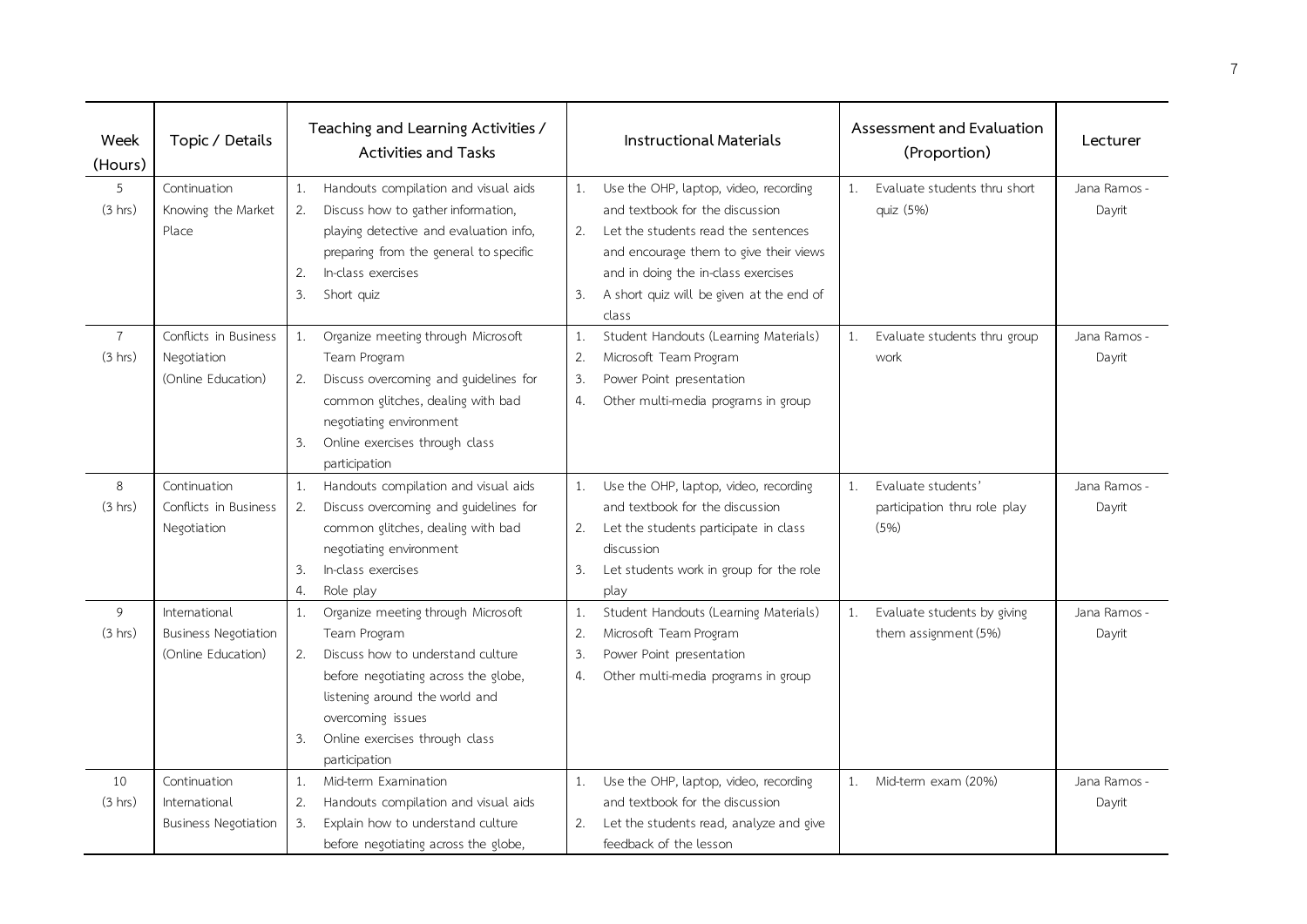| Week<br>(Hours) | Topic / Details      | Teaching and Learning Activities /<br>Activities and Tasks |                                            | <b>Instructional Materials</b> |                                          |    | Assessment and Evaluation<br>(Proportion) | Lecturer     |
|-----------------|----------------------|------------------------------------------------------------|--------------------------------------------|--------------------------------|------------------------------------------|----|-------------------------------------------|--------------|
|                 |                      |                                                            | listening around the world and             | 3.                             | Let students take the mid-term exam      |    |                                           |              |
|                 |                      |                                                            | overcoming issues                          |                                |                                          |    |                                           |              |
|                 |                      | $\mathcal{L}$ .                                            | In-class exercises                         |                                |                                          |    |                                           |              |
| 11              | Telephone and        | 1.                                                         | Organize meeting through Microsoft         | 1.                             | Student Handouts (Learning Materials)    | 1. | Evaluate students'                        | Jana Ramos - |
| (3 hrs)         | Internet Negotiation |                                                            | Team Program                               | 2.                             | Microsoft Team Program                   |    | participation thru activity (5%)          | Dayrit       |
|                 | (Online Education)   | 2.                                                         | Discuss and analyze if your negotiating in | 3.                             | Power Point presentation                 |    |                                           |              |
|                 |                      |                                                            | the call and negotiating via E-mail        | 4.                             | Other multi-media programs in group      |    |                                           |              |
|                 |                      | 3.                                                         | Online exercises through class             |                                |                                          |    |                                           |              |
|                 |                      |                                                            | participation                              |                                |                                          |    |                                           |              |
| 12              | Continuation         | 1.                                                         | Handouts compilation and visual aids       | 1.                             | Use the OHP, laptop, video, recording    | 2. | Evaluate students thru short              | Jana Ramos - |
| (3 hrs)         | Telephone and        | 2.                                                         | Discuss and analyze if your negotiating in |                                | and textbook for the discussion          |    | quiz (5%)                                 | Dayrit       |
|                 | Internet Negotiation |                                                            | the call and negotiating via E-mail        | 2.                             | Let the students read the sentences      |    |                                           |              |
|                 |                      | 3.                                                         | In-class exercises                         |                                | and encourage them to give their views   |    |                                           |              |
|                 |                      | 4.                                                         | Short quiz                                 |                                | and in doing the in-class exercises      |    |                                           |              |
|                 |                      |                                                            |                                            | 3.                             | A short quiz will be given at the end of |    |                                           |              |
|                 |                      |                                                            |                                            |                                | class                                    |    |                                           |              |
| 13              | Ten Personality      | 1.                                                         | Organize meeting through Microsoft         | 1.                             | Student Handouts (Learning Materials)    | 1. | Evaluate students thru group              | Jana Ramos - |
| (3 hrs)         | Traits of Top        |                                                            | Team Program                               | 2.                             | Microsoft Team Program                   |    | Project (10%)                             | Dayrit       |
|                 | Negotiators          | 2.                                                         | Discuss ten personality traits of top      | 3.                             | Power Point presentation                 |    |                                           |              |
|                 | (Online Education)   |                                                            | negotiators                                | 4.                             | Other multi-media programs in group      |    |                                           |              |
|                 |                      | 3.                                                         | Online exercises through class             |                                |                                          |    |                                           |              |
|                 |                      |                                                            | participation                              |                                |                                          |    |                                           |              |
| 14              | Continuation         | 1.                                                         | Handouts compilation and visual aids       | 2.                             | Use the OHP, laptop, video, recording    | 1. | Evaluate students thru group              | Jana Ramos - |
| (3 hrs)         | Ten Personality      | 2.                                                         | Discuss the ten personality traits of top  |                                | and textbook for the discussion          |    | Project (10%)                             | Dayrit       |
|                 | Traits of Top        |                                                            | negotiators                                | 3.                             | Let the students participate in class    |    |                                           |              |
|                 | Negotiators          | 3.                                                         | In-class exercises                         |                                | discussion                               |    |                                           |              |
|                 |                      | 4.                                                         | Presentation                               | 4.                             | Encourage students to give questions     |    |                                           |              |
|                 |                      |                                                            |                                            |                                | and responses before the in-class        |    |                                           |              |
|                 |                      |                                                            |                                            |                                | exercises                                |    |                                           |              |
|                 |                      |                                                            |                                            | 5.                             | Let students work in group for the       |    |                                           |              |
|                 |                      |                                                            |                                            |                                | presentation                             |    |                                           |              |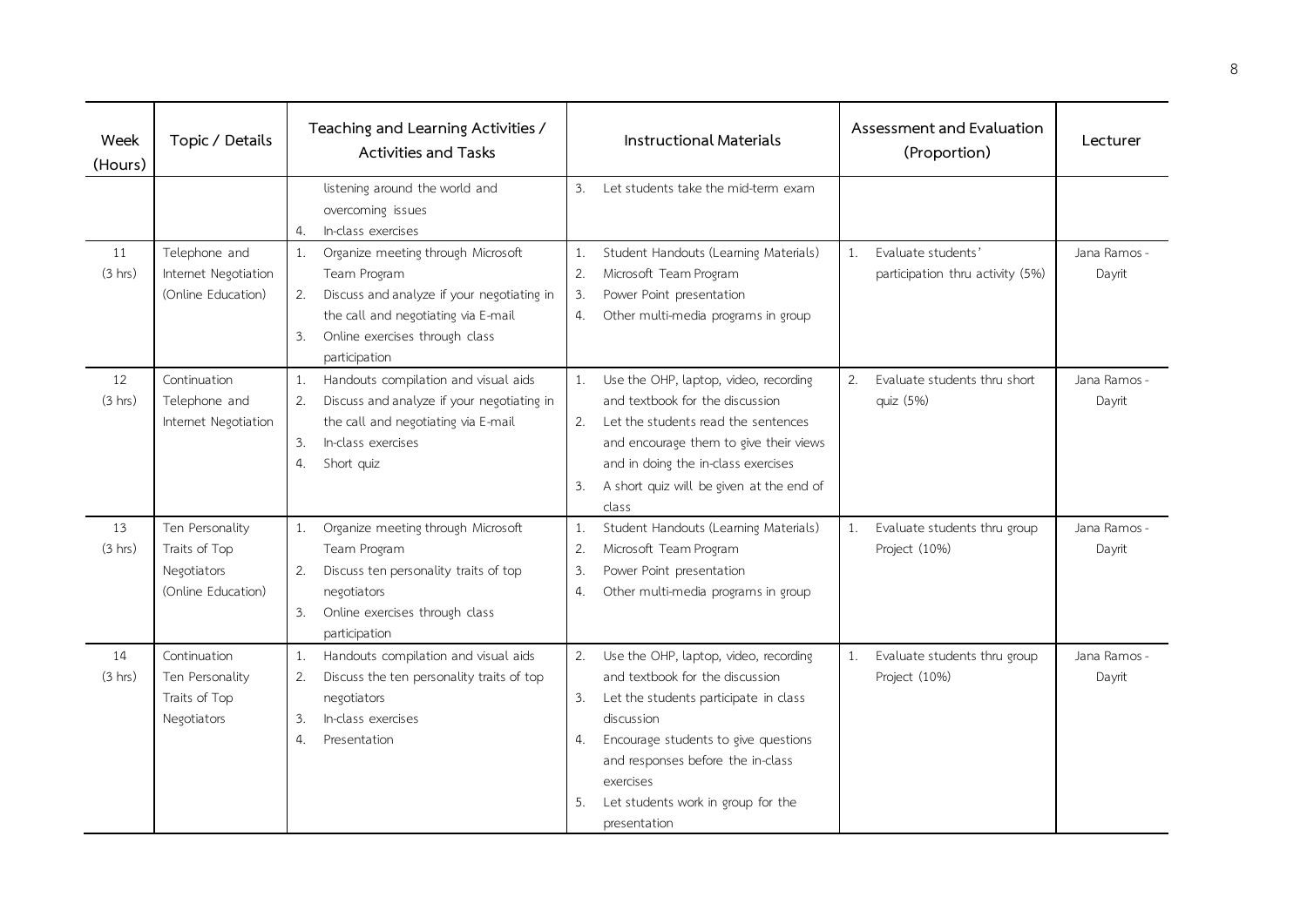| Week<br>(Hours) | Topic / Details  | Teaching and Learning Activities /<br><b>Activities and Tasks</b> |    | Instructional Materials                 | Assessment and Evaluation<br>(Proportion) | Lecturer     |
|-----------------|------------------|-------------------------------------------------------------------|----|-----------------------------------------|-------------------------------------------|--------------|
| 15              | Review of topics | Review content in all topics covered for                          |    | Use the OHP, laptop, video, recording   | Evaluate students thru book               | Jana Ramos - |
| (3 hrs)         |                  | the final exam                                                    |    | and textbook for the final discussion   | activity                                  | Dayrit       |
|                 |                  | In-class exercises<br>2.                                          |    | and review                              |                                           |              |
|                 |                  |                                                                   |    | Initiate question and answer portion to |                                           |              |
|                 |                  |                                                                   |    | test students readiness                 |                                           |              |
|                 |                  |                                                                   | 3. | Let students play a game for the in-    |                                           |              |
|                 |                  |                                                                   |    | class exercises                         |                                           |              |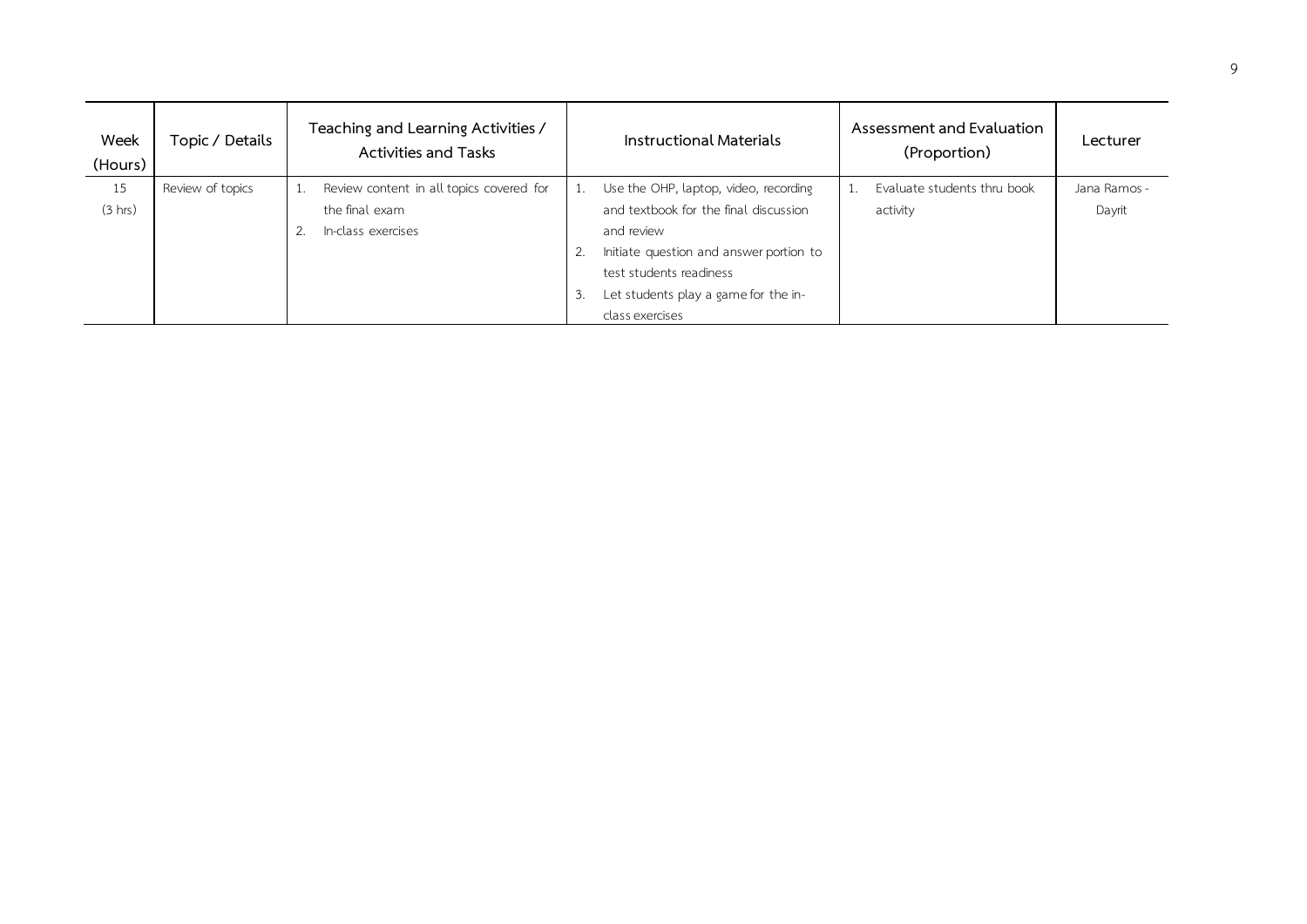# **.2 Assessment and Evaluation**

## **) Assessment**

| Participation in Learning Activities | 20% |
|--------------------------------------|-----|
| Group Project                        | 20% |
| Quiz and Homework                    | 20% |
| Midterm Exam                         | 20% |
| Final Exam                           | 20% |

## **) Evaluation**

Criterion - referenced Assessment

| Scores   | Grade     |
|----------|-----------|
| 85-100   | Α         |
| 79-84    | $B+$      |
| 73-78    | B         |
| 67-72    | $C+$      |
| 61-66    | $\subset$ |
| 55-60    | D+        |
| 50-54    | D         |
| $0 - 49$ | F         |

# **. Teaching and Learning Resources**

# **.1 Required text**

Ramos-Dayrit, J. (2018). *Business Negotiations.* Bangkok: Suan Dusit Graphic Site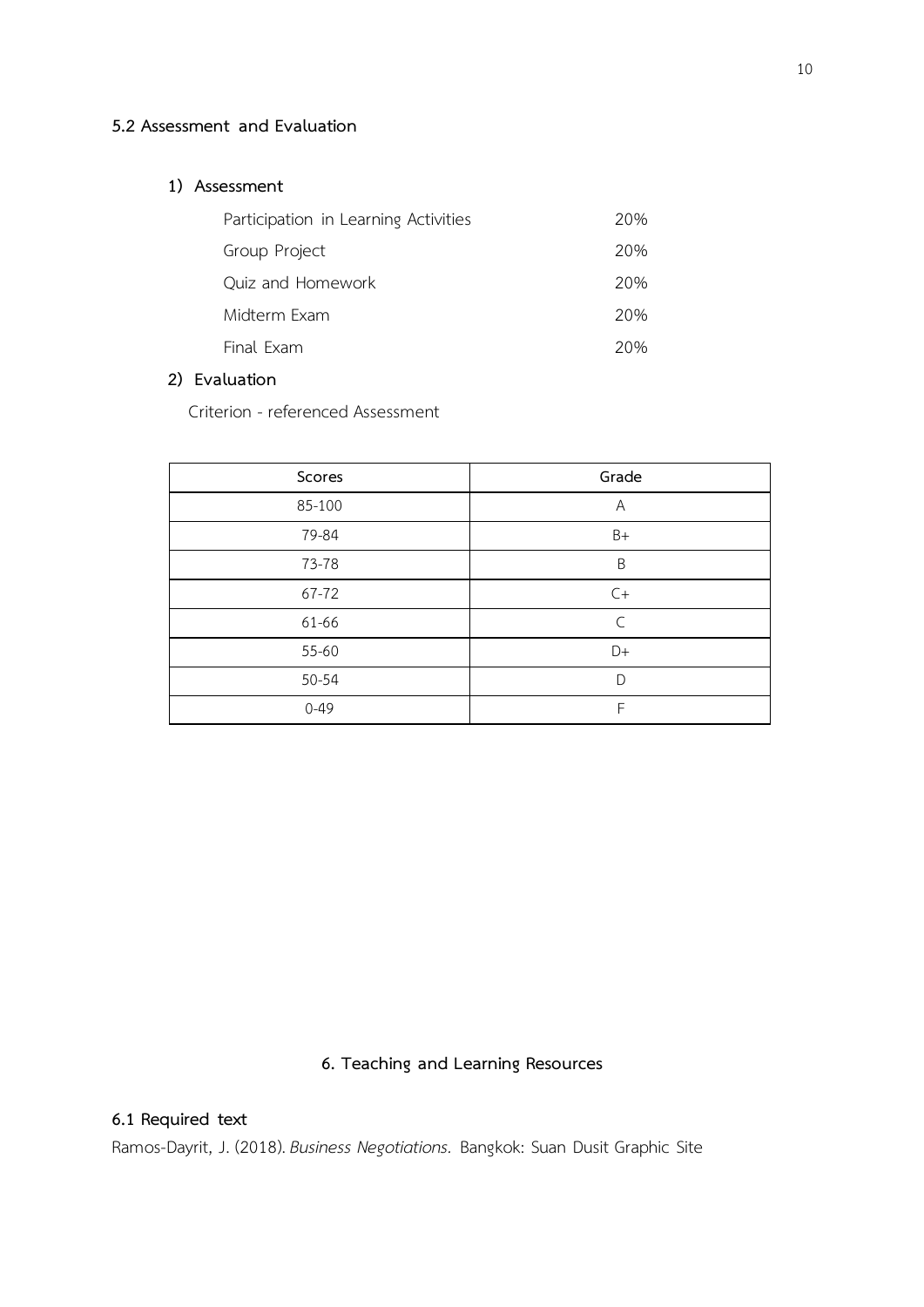## **6.2 Essential references**

Sweeney, S. (2004). *Communicating in Business*. Cambridge: Cambridge University Press. Barnard, R., & Cady, J. (2002). *Business Venture 1*. Oxford: Oxford University Press Barnard, R., & Cady, J. (2009). *Business Venture 2*. Oxford: Oxford University Press

## **6.3 Suggested references**

Donaldson, M**.**C**. (**2007**).** *Negotiating For Dummies®, 2nd Edition***.** Indianapolis**:** Retrieved from http**://**zxr**.**es**/**Negotiating**%**20for**%**20Dummies**.**pdf Phil W. **(**2011). *Vocabulary Lists Negotiation***.** France**:** Retrieved from https**://**www**.**vocabulary**.**com**/**lists**/**40123 Teacher Joe, (2005). *Negotiate in English*. USA: Retrieved from

http://teacherjoe.us/BusinessNegotiation.html

## **7. Course Evaluation and Improvement**

## **7.1 Strategies for obtaining student feedback on quality of subject**

- 1. Formal evaluation by the university online and the Business English Program
- 2. Group and Class discussions

## **7.2 Strategies for teaching evaluation**

- 1. Independent feedback from students
- 2. Assessment of results achieved by students
- 3. Consultation with students' advisors

### **7.3 Processes for Teaching Improvement**

- 1. Discussions with and feedback from colleagues
- 2. Classroom research
- 3. Expand knowledge through online teaching courses
- 4. Attend seminars and conferences to interact with delegates and attend presentations
- to improve knowledge on teaching strategies.

## **7.4 Processes for Verifying Standards of Student Achievement**

| Learning Outcomes in | Assessment  |  |                                      |          |  |  |
|----------------------|-------------|--|--------------------------------------|----------|--|--|
| <b>Five Domains</b>  | Observation |  | Class Activities   Quiz, Midterm and | Homework |  |  |